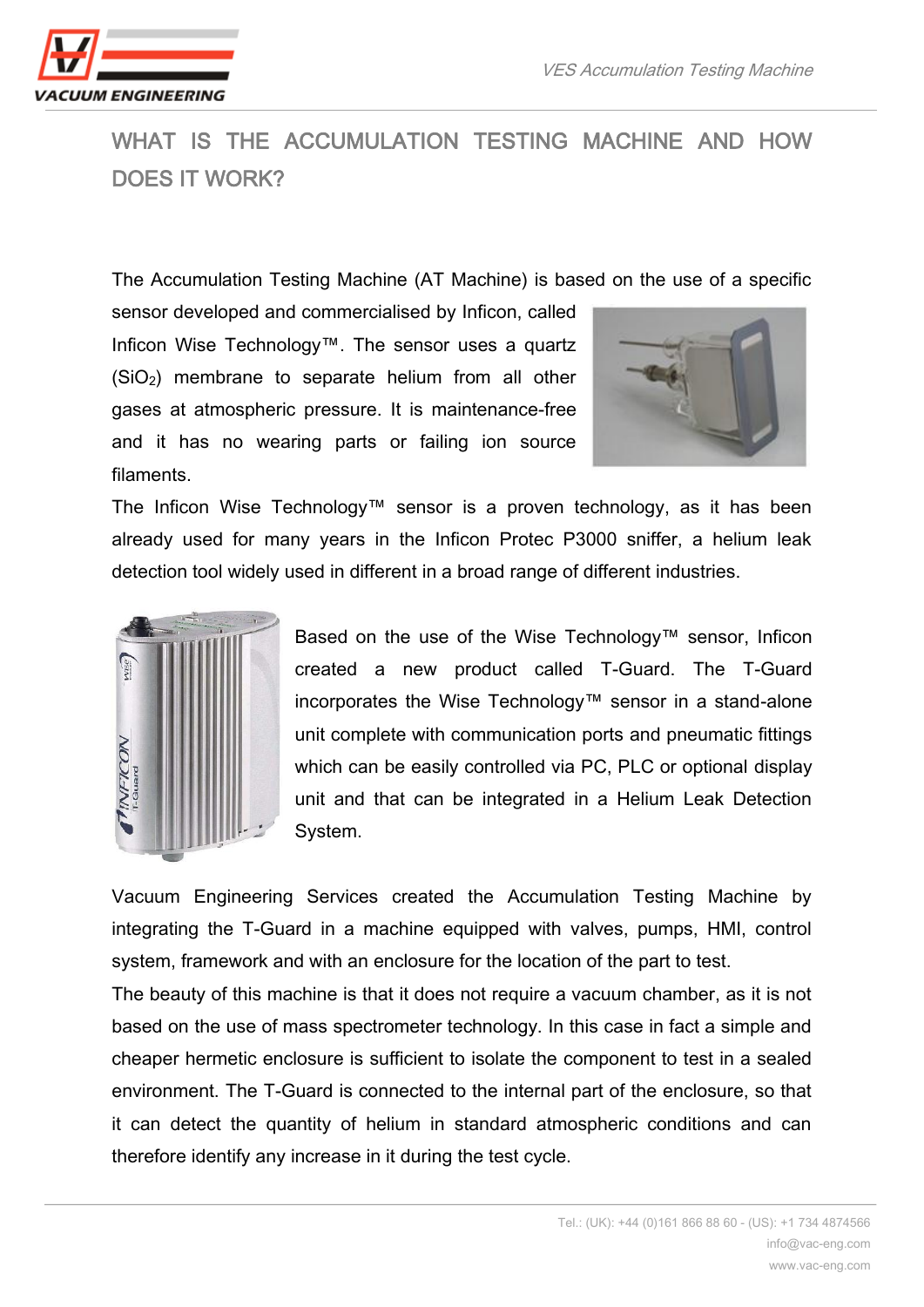Description of the test cycle

The component to test is first positioned within the enclosure and connected to the couplings; then the enclosure door is closed and the component evacuated.

The evacuation of the component is necessary as a preliminary step prior to the component being charged with helium, in order to avoid any mixes between the existing atmospheric gases and the helium the part is pressurised with. This operation is also useful for the completion of a first leak test; if a gross leak is present in the part under test, its internal pressure will rise and at this point the test will be terminated and the part classified as a "fail".

Should the pre-set level of vacuum be maintained for the whole duration of the vacuum test (a few seconds), the part is charged with helium at the test pressure.

At the same time the air in the free volume of the enclosure (at atmospheric conditions) is continuously mixed through the use of fans, necessary to guarantee a uniform concentration of the atmospheric gas blend within the enclosure itself.



At this point a first gross leak measurement is taken: this is done using only part of the Wise Technology™ sensor , so that if a gross leak is actually present, the sensor does not get badly contaminated with helium.

If the gross leak test is passed successfully, a first fine leak rate measurement is

taken, using the full surface of the sensor.

The T-Guard is then isolated for a set amount of time, the "accumulation period": this time depends on the volume of the enclosure, on the volume of the component to test and on the pass/fail leak rate.